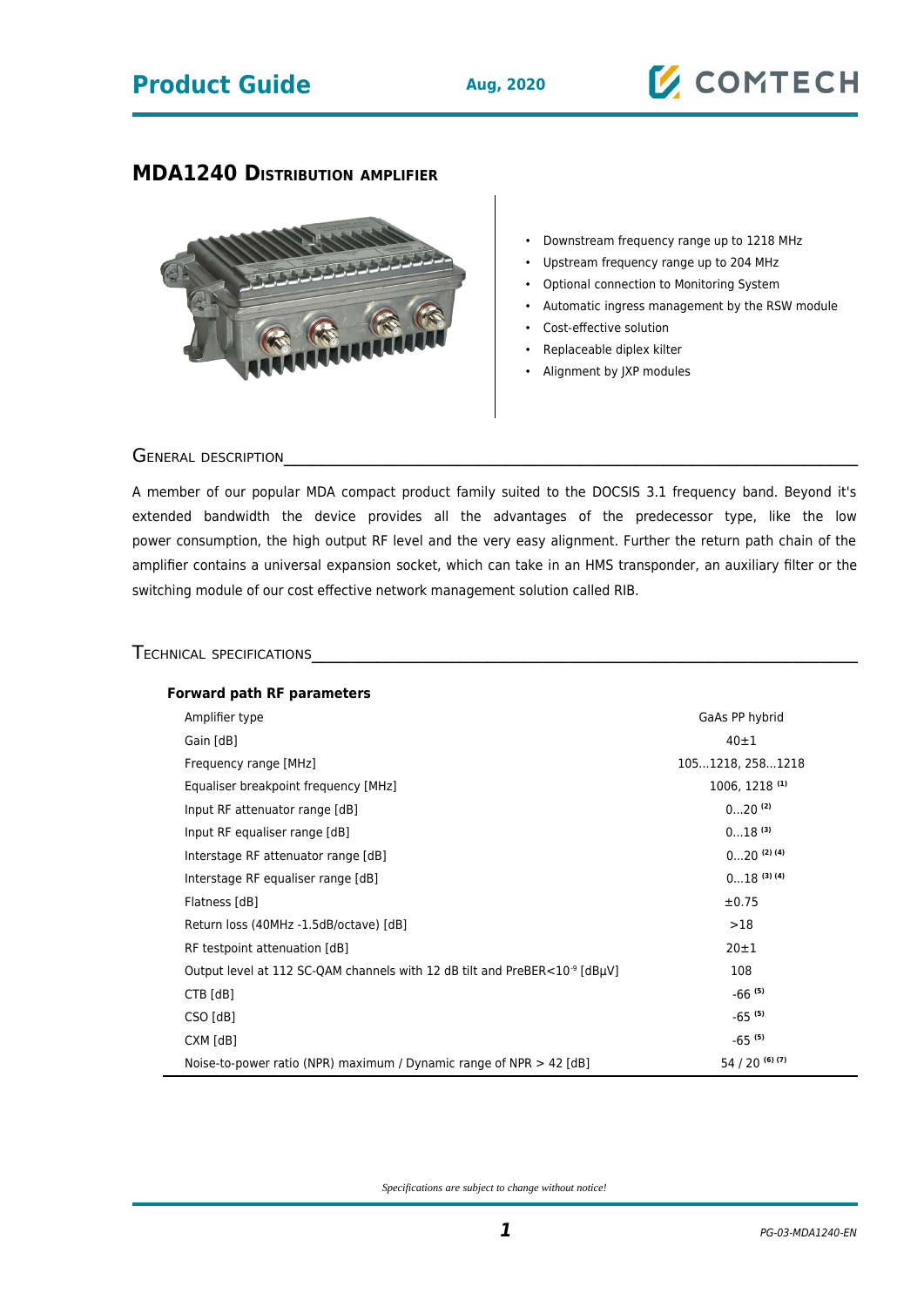### **Reverse path parameters**

| Gain [dB]                                                                                | $27 + 1$        |
|------------------------------------------------------------------------------------------|-----------------|
| Frequency range [MHz]                                                                    | 5204            |
| Diplex filter [MHz]                                                                      | 85/105, 204/258 |
| Input RF attenuator range [dB]                                                           | $020^{(2)}$     |
| Interstage RF attenuator range [dB]                                                      | $020^{(2)}$     |
| Interstage RF equaliser range [dB]                                                       | $012$ (2)       |
| Flatness [dB]                                                                            | ±0.5            |
| Input return loss (40MHz -1.5dB/octave) [dB]                                             | >18             |
| RF testpoint attenuation [dB]                                                            | $20 + 1$        |
| Ingress control switch (RSW) states                                                      | 0dB/-6dB/-50dB  |
| Output level at 24 SC-QAM channels with flat tilt and PreBER $<$ 10 <sup>-9</sup> [dBµV] | 106             |
| Noise-to-power ratio (NPR) maximum / Dynamic range of NPR $>$ 36 [dB]                    | $60/34$ (8) (9) |
|                                                                                          |                 |

| <b>General parameters</b>     | <b>MDA1240L</b> | <b>MO1240R</b>                   |
|-------------------------------|-----------------|----------------------------------|
| RF connector                  |                 | nF''                             |
| Power supply voltage [VAC]    | 230±20%         | $\sqrt{30.65}$ , $\sqrt{135.00}$ |
| Maximum power consumption [W] |                 | 12(10)                           |
| Hum modulation [dB]           |                 | 70                               |
| Screening factor [dB]         |                 | 80                               |
| Degree of protection          |                 | <b>IP54</b>                      |
| Temperature range [°C]        |                 | $-20+60$                         |
| Dimensions [mm]               |                 | 202x146x80                       |
| Weight [kg]                   |                 | 1.5                              |

(1) Breakpoint is defined by the mounted JXP equaliser modules

(2) Adjustable in 2 dB steps

(3) Adjustable in 1.5 dB steps in case of breakpoint of 1218 MHz and in 1 dB steps in case of breakpoint of 1006 MHz. The maximal value is limited to 12 dB, when breakpoint of 1006 MHz is used

(4) The sum of the interstage attenuator and equalizer value mustn't exceed 20 dB

(5) 42 dBmV at 1218 MHz, flat tilt, 99 analog channels

(6) Measured with flat full spectrum load between 85 and 1218 MHz

(7) NPR max at  $TCP = 60$  dBmV

(8) Measured with flat full spectrum load between 5 and 204 MHz

(9) NPR max at  $TCP = 53$  dBmV

(10) Without HMS transponder. In case of mounted transponder the maximal power consumption is 13 W.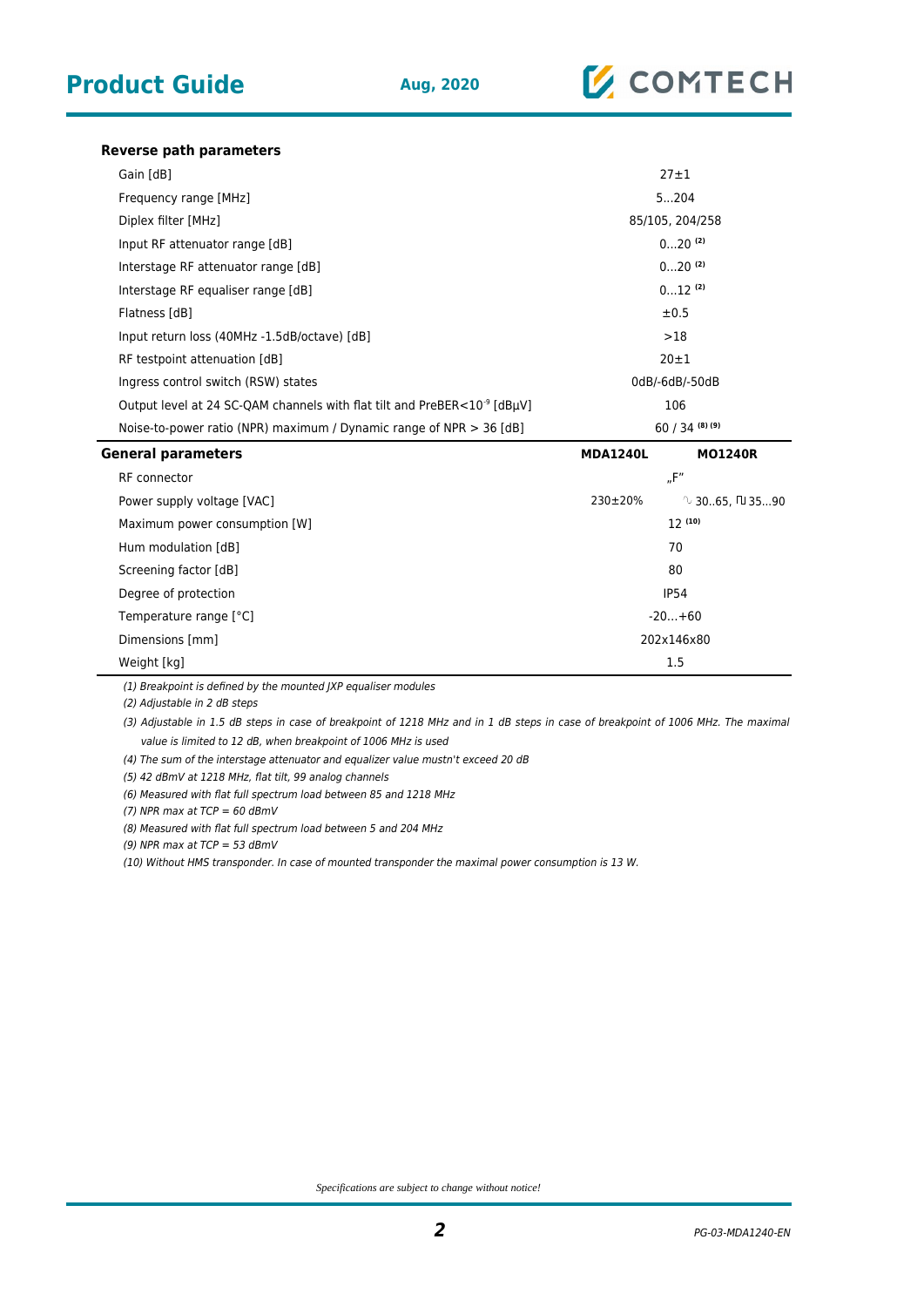# **Product Guide Aug, 2020**



BLOCK DIAGRAM



*Specifications are subject to change without notice!*